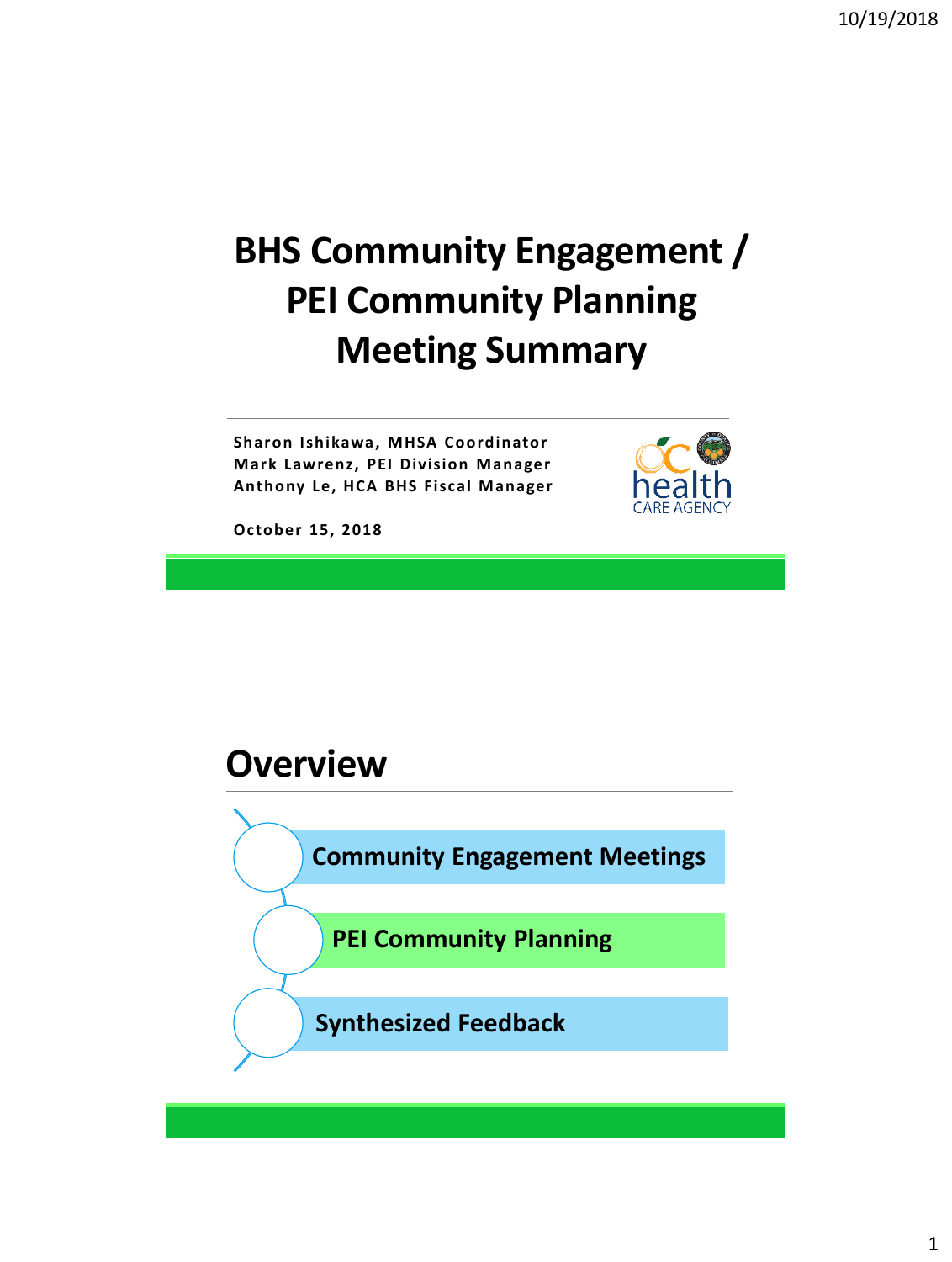# **BHS Community Engagement Meetings**

# **CEMs: When?**

**July 31: Central**

• Delhi Community Center

**August 8: North**

• Fullerton Community Center

#### **August 13: South**

• Norman P. Murray Community & Sr Center

#### **August 27: Central**

• Community Action Advisory Committee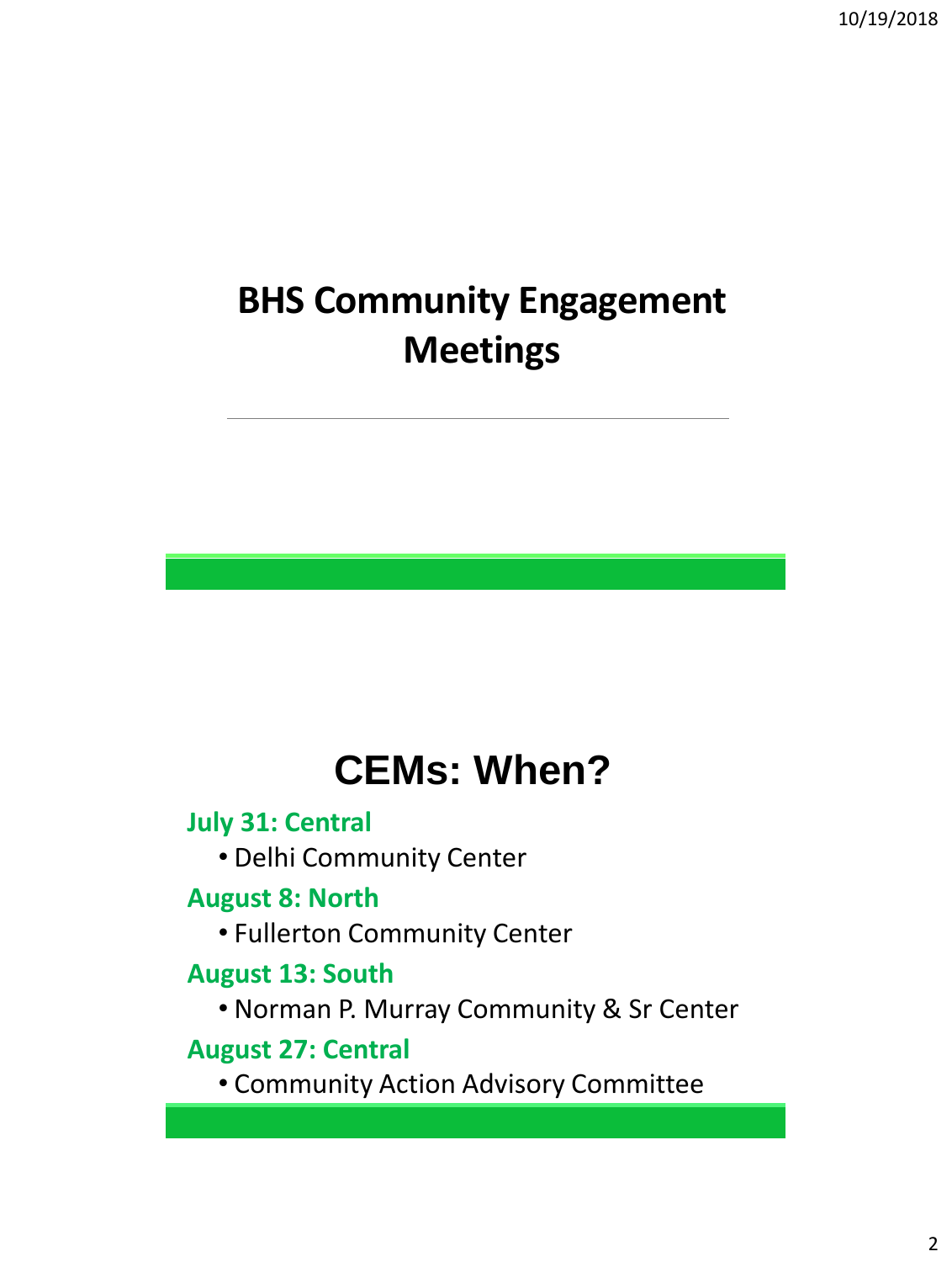# **CEMs: What?**

- Meetings in each of three county Service Planning Areas (SPA):
	- North, Central, South
- Two Workgroups per SPA (n = 131 total):
	- *Provider (n=93)*
	- *Community (n=38)*
- Focus on overall Behavioral Health system

# **CEMs: How?**

- Participants randomly assigned to small workgroups (n=5)
- Each workgroup given a list of Service Areas • *all of BHS, not just MHSA*
- Each small workgroup identified the top 5 Service Areas
	- *not rank ordered*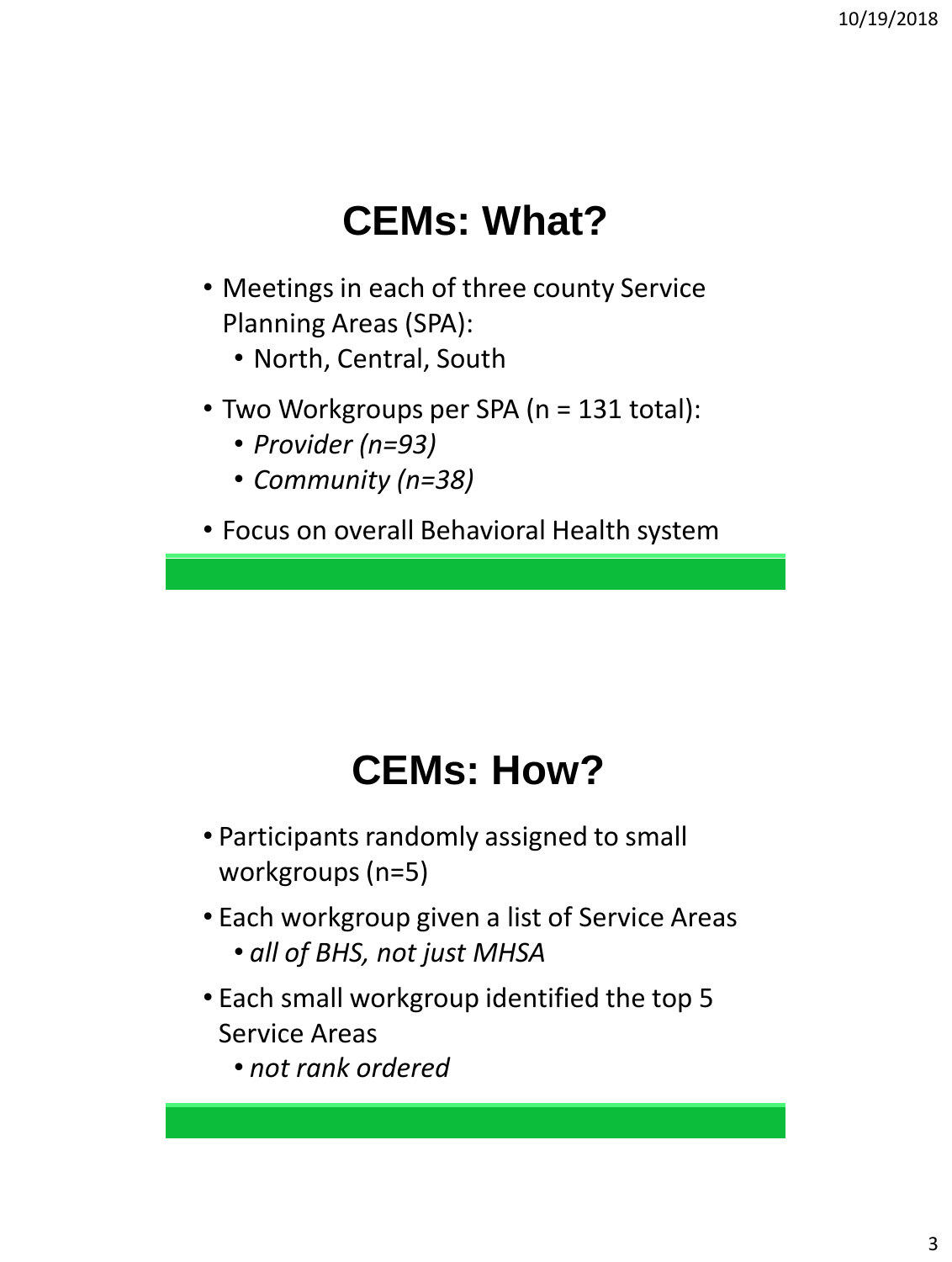# **Behavioral Health Service Areas**

- Prevention
- Provider Training in BH Topics/ Issues
- Crisis Prevention
- Crisis Assessment
- Crisis Treatment
- Substance Use Education
- SUD Outpatient Clinic Services
- SUD Residential Treatment
- SUD Maint. Recovery Support
- Navigation/Access & Linkage
- BH Clinic Outpatient Services
- Mobile BH Outpatient Services
- School-Based Mental Health
- Parent/Family Education
- Transportation
- Services for those living in Supportive Housing
- Employment, Educational, Vocational Support
- LPS Conservatorship Support
- Peer/Family Support
- Other (specified)

### **CEMs: How? con't**

For each meeting:

- Staff tallied the Top 5 areas across the tables
- Participants used Post-Its to provide feedback within each Service Area:
	- *types of services*
	- *target populations*
- MHSA Staff facilitated group discussion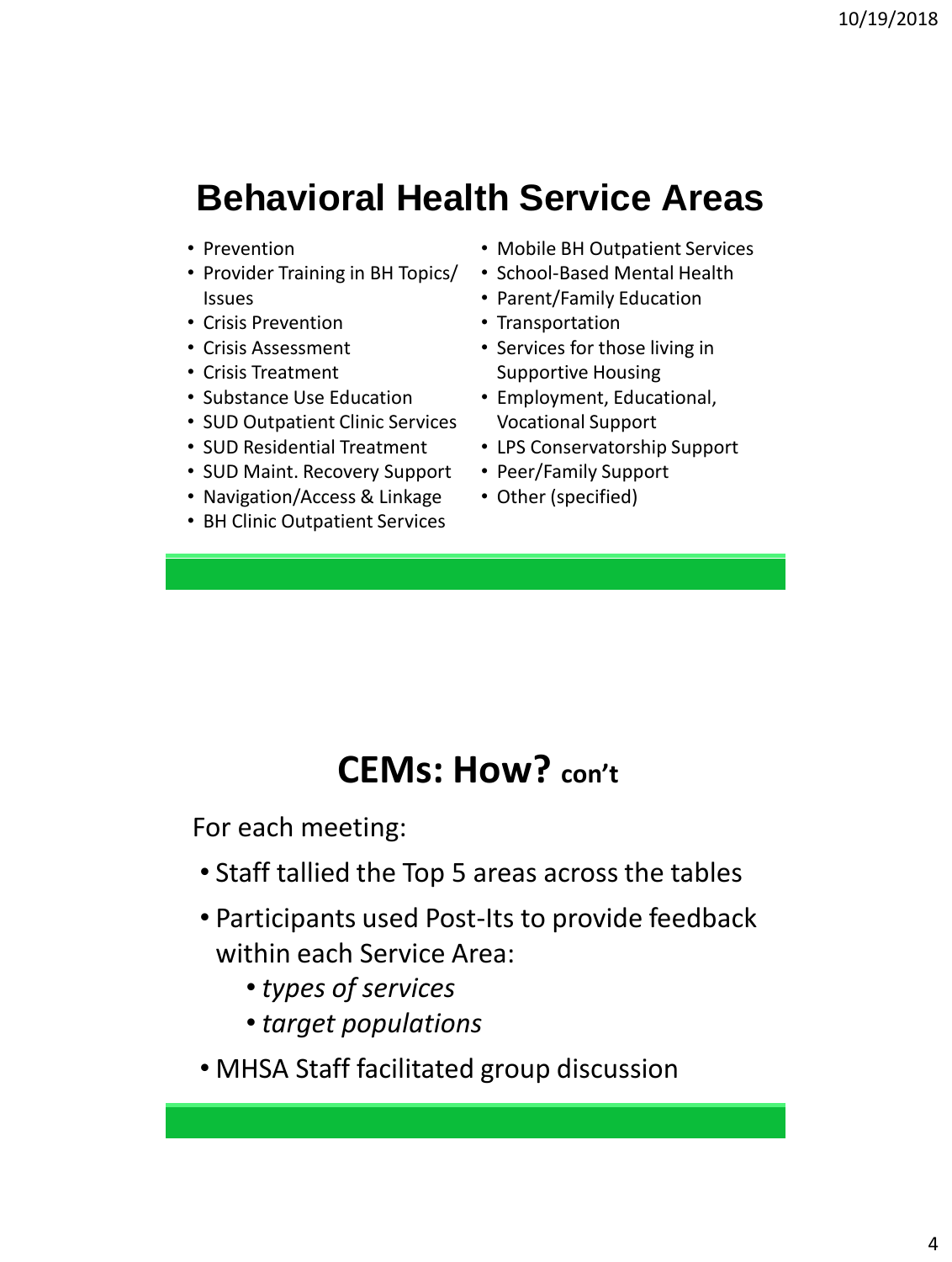## **CEMs: Results**

|                                            | <b>Provider</b> |   |   | <b>Community</b> |  |   |
|--------------------------------------------|-----------------|---|---|------------------|--|---|
| <b>Service Priority Area</b>               | N               | C | S | N                |  | S |
| <b>Prevention</b>                          |                 |   |   |                  |  |   |
| <b>School-Based Mental Health</b>          |                 |   |   |                  |  |   |
| <b>Clinic-Based Outpatient</b>             |                 |   |   |                  |  |   |
| Housing *                                  |                 |   |   |                  |  |   |
| <b>Crisis Assessment &amp; Treatment *</b> |                 |   |   |                  |  |   |
| <b>SUD Services *</b>                      |                 |   |   |                  |  |   |
| Navigation / Access & Linkage              |                 |   |   |                  |  |   |
| Employ. / Educ. / Voc. Support             |                 |   |   |                  |  |   |
| Peer / Family Support                      |                 |   |   |                  |  |   |

*\* Only identified in CEMs (not PEI CPP meetings)*

# **CEM Priority Service Area: Housing**

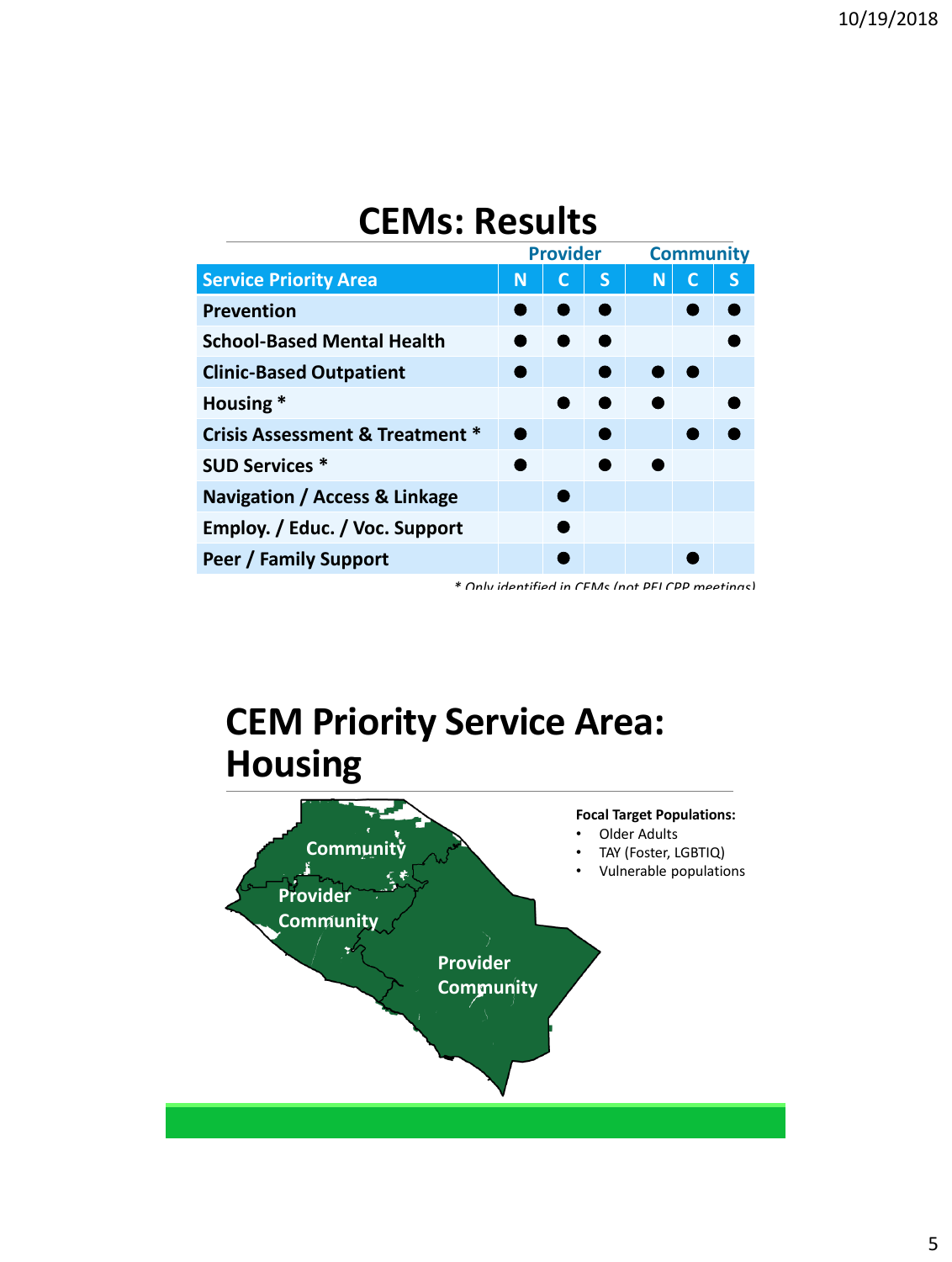# **CEM Housing Themes**



# **CEM Housing Themes**

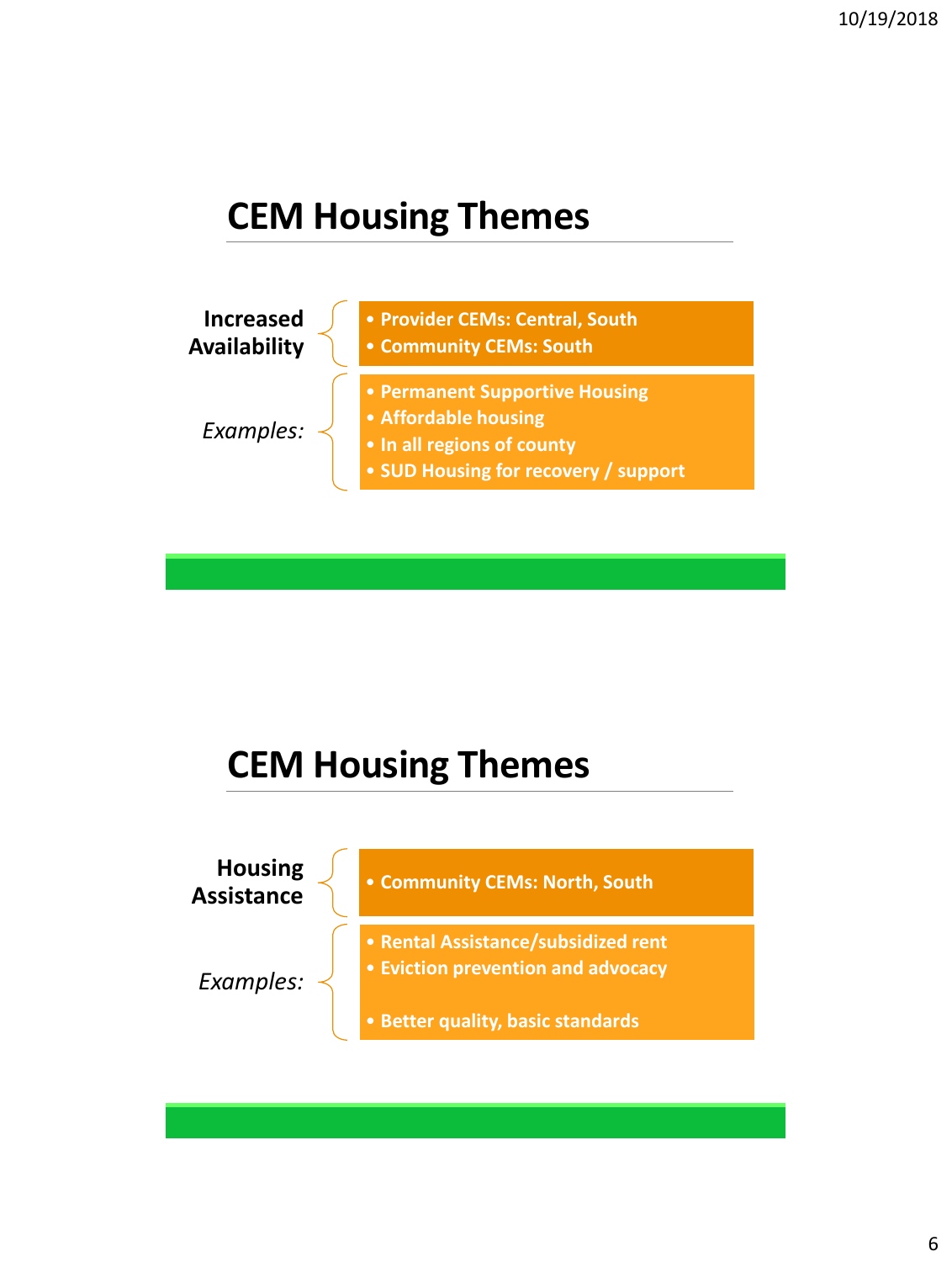## **CEM Housing Themes**



# **CEM Priority Service Area: Crisis Assessment/Treatment**

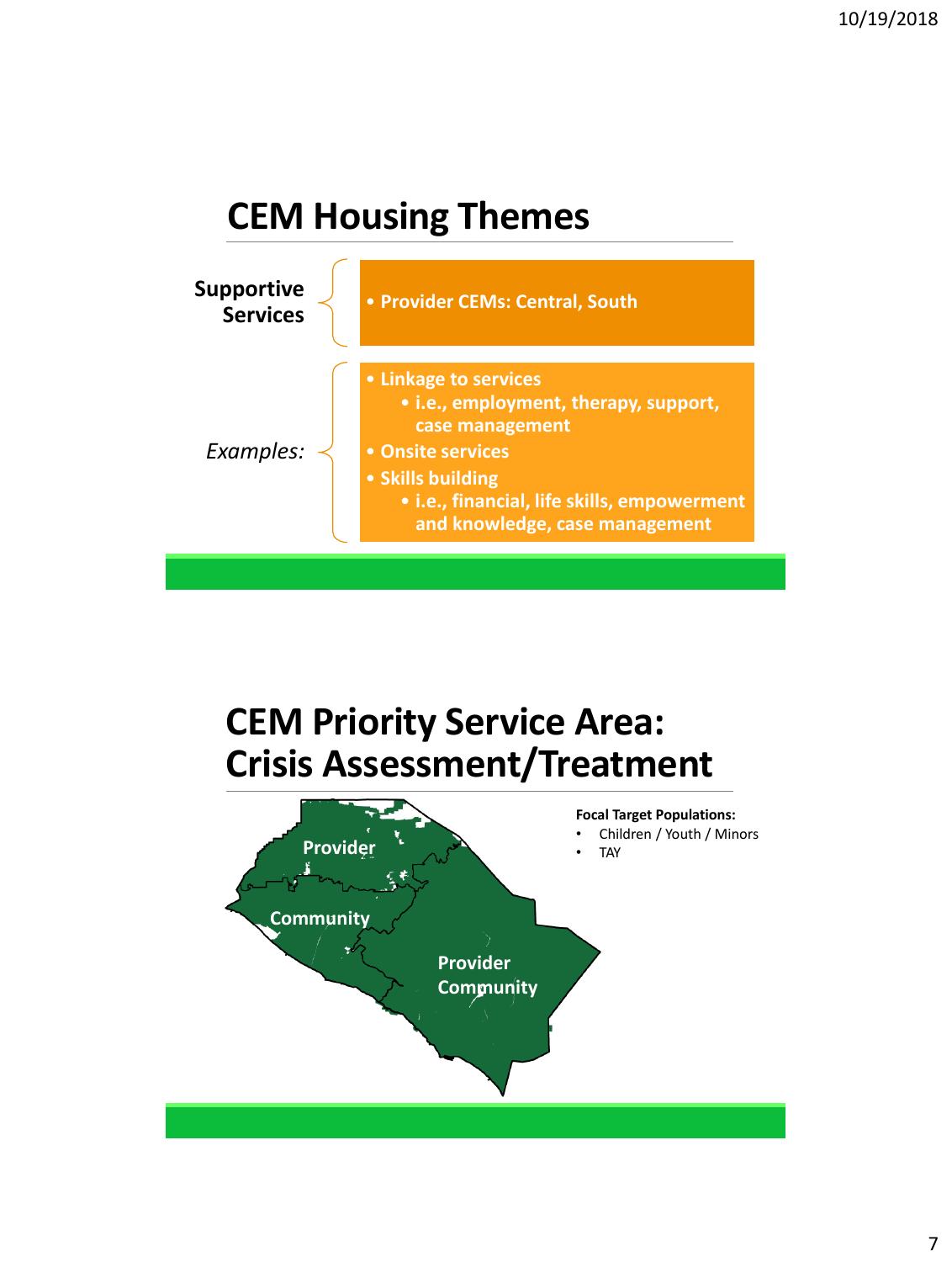### **CEM Crisis Assessment/Tx Themes**



### **CEM Crisis Assessment/Tx Themes**

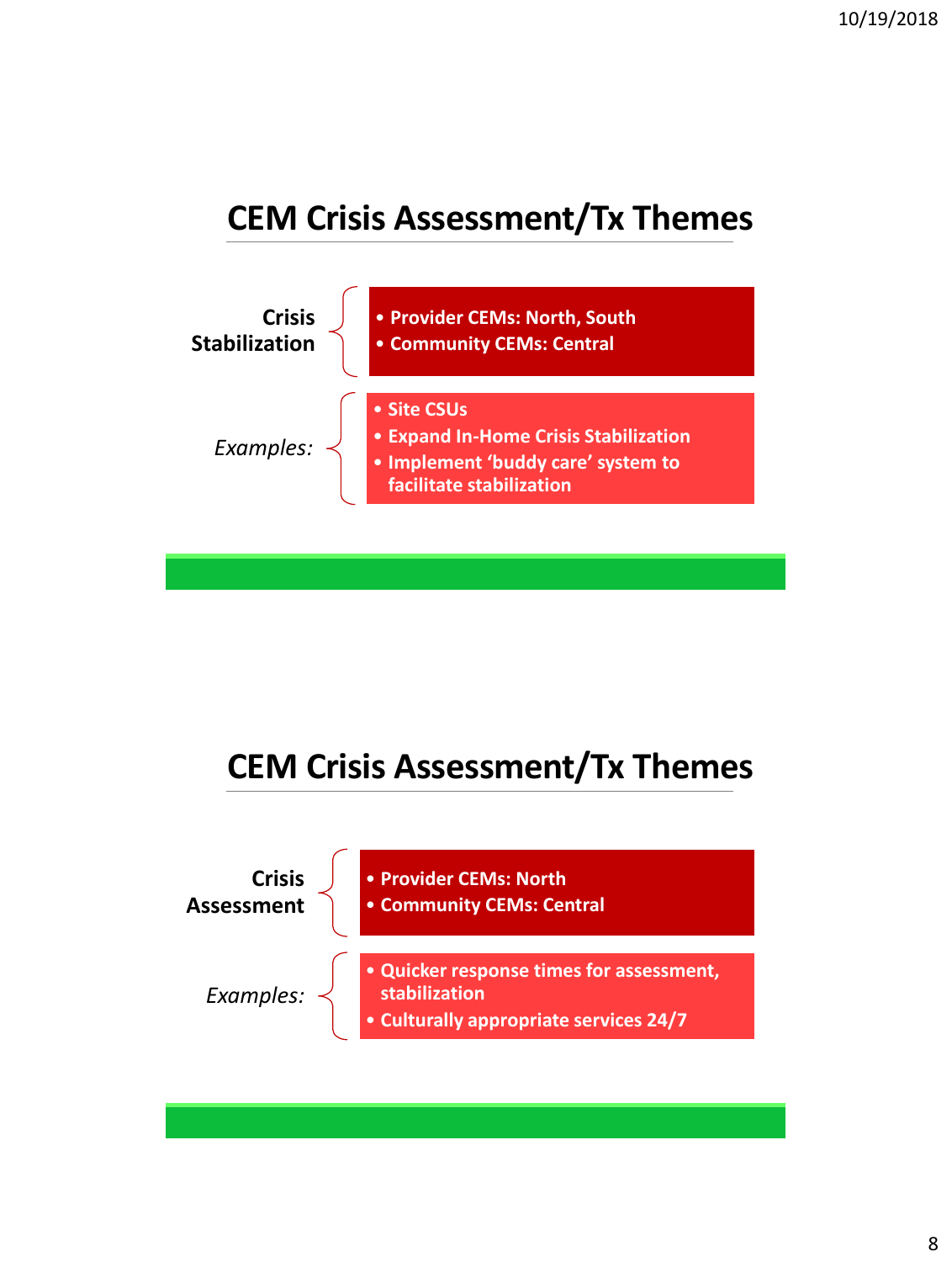#### **CEM Crisis Assessment/Tx Themes**



### **CEM Crisis Assessment/Tx Themes**

**Additional**

• *Central Community:* **Increase LPS trained nurse/staff**

• *South Provider:* **Provide family services**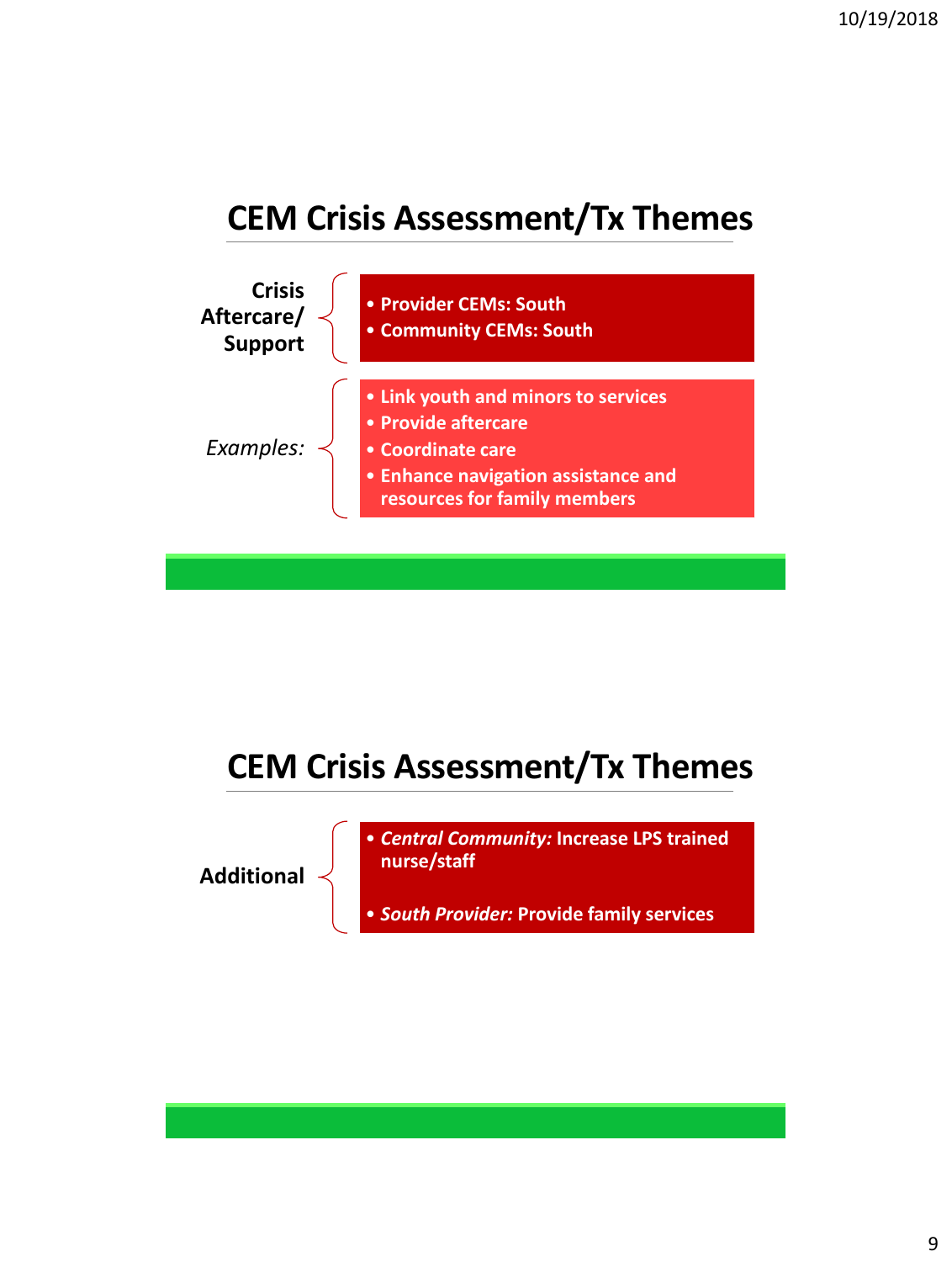# **Region-Specific CEM Priority: Substance Use Services**



# **Region-Specific CEM Priority: Clinic-Based Outpatient**

#### **Community Provider North Community Themes** • Wrap-type services for: • All ages • Culturally underserved • Individuals with cooccurring and substance use needs **South Provider Theme** • Wrap-type services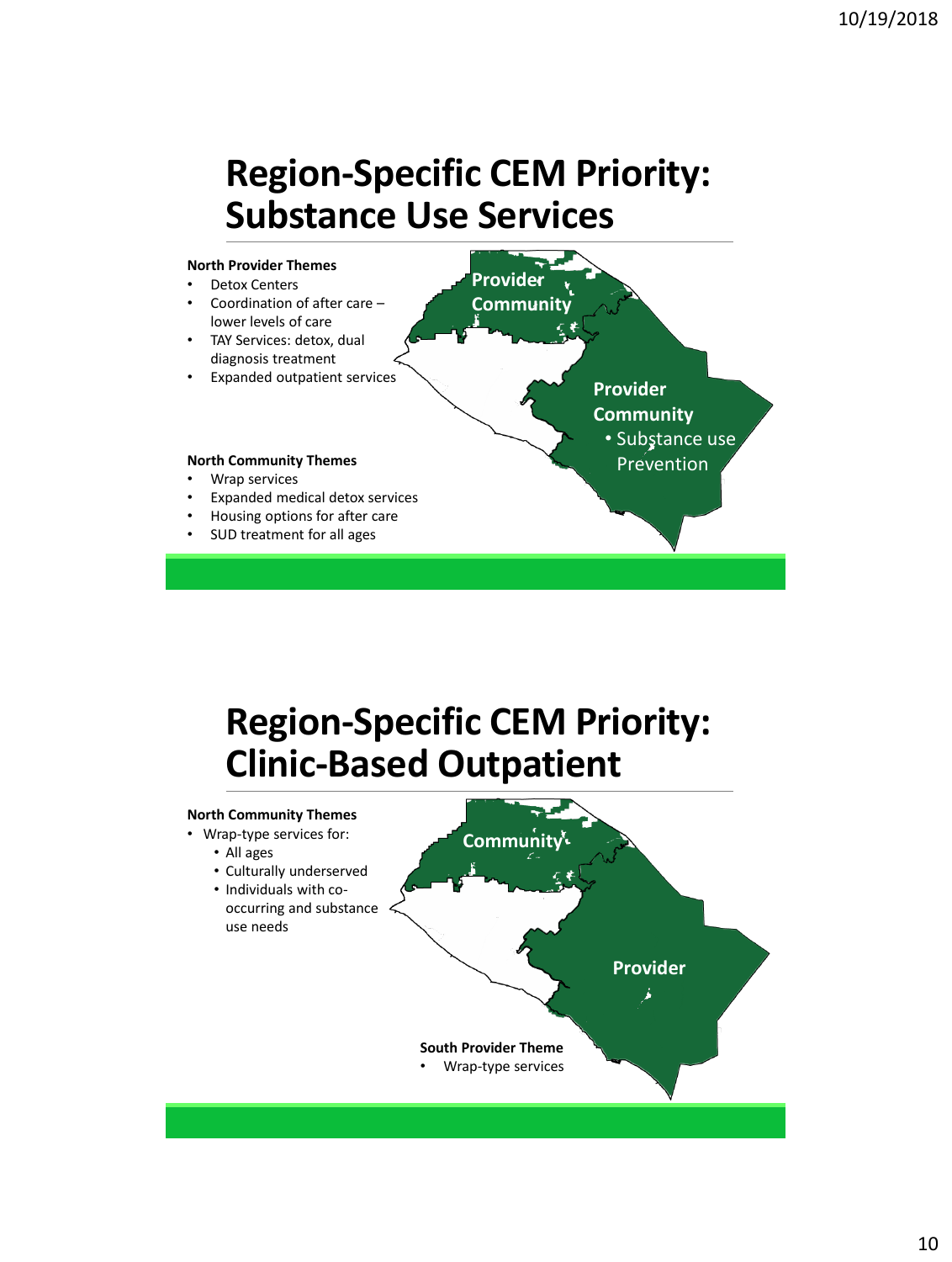# **CEM Feedback Available at:**

http://www.ochealthinfo.com/ bhs/about/pi/mhsa

# **PEI Community Planning Meetings**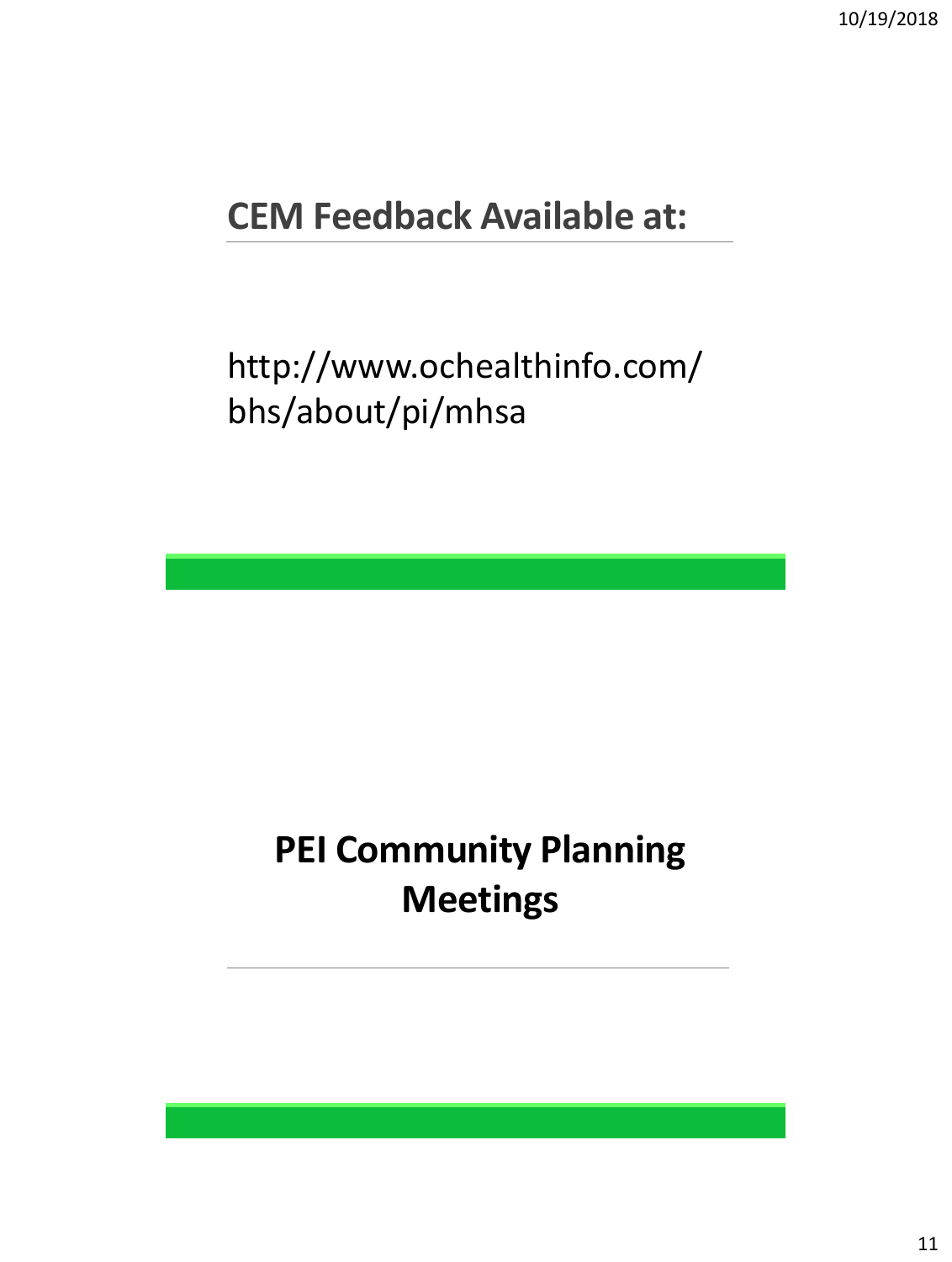# **PEI CPP: When?**

**August 7:** Overview, MHSOAC PEI Regulations **August 14:** Family support programs, programs serving families w/ children 0-8 **August 21:** School-based programs, children/youth 9-16, TAY **August 29:** Adult and Older Adult programs **September 11:** TAY revisited **September 25:** Summary

# **PEI CPP: What?**

- To provide the MHSA Steering Committee with a list of community service needs and target populations for prioritization in the use of available MHSA funds
- To take a deeper dive into the PEI needs of the community to better inform all MHSA/PEI programing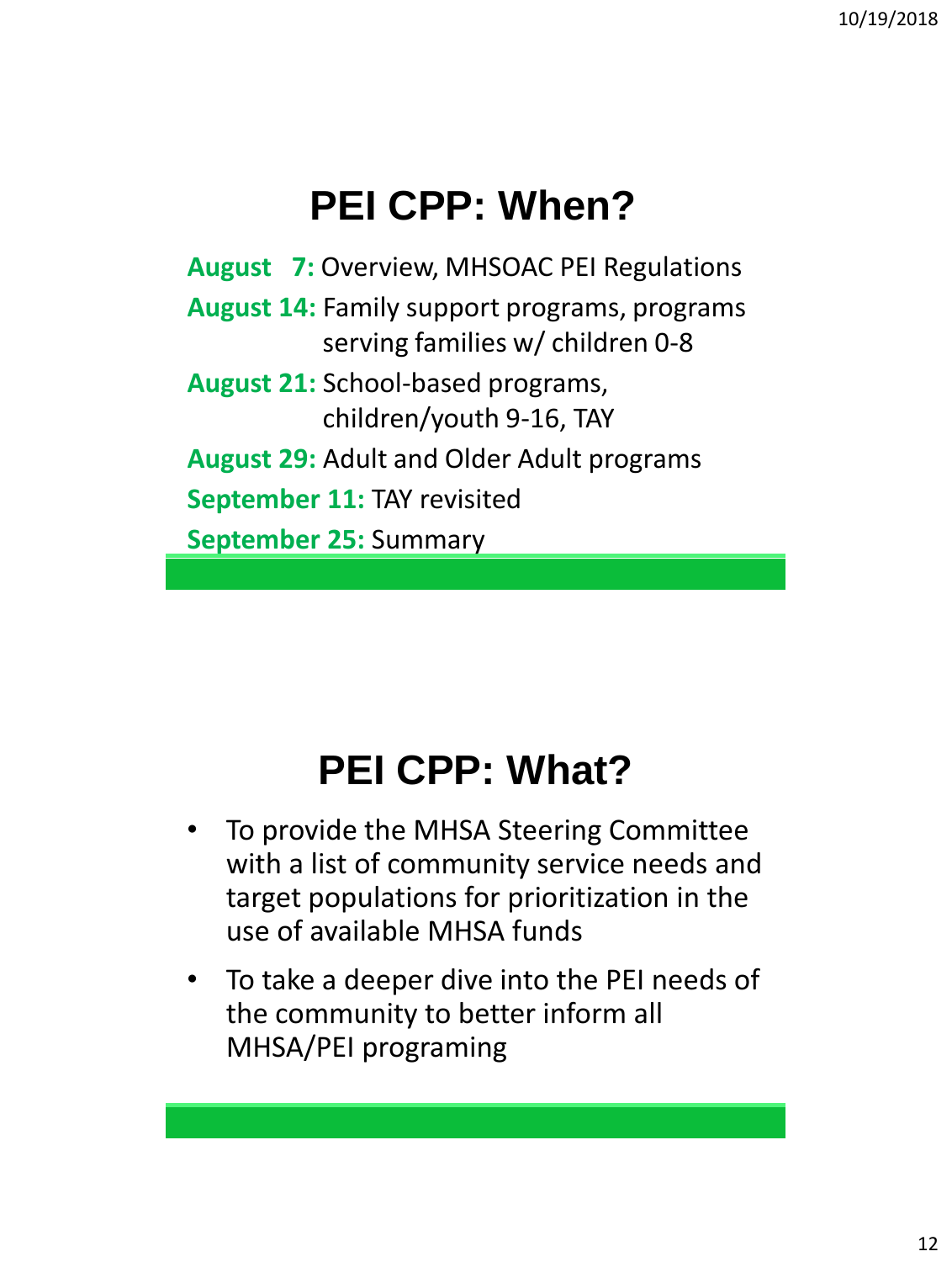# **PEI CPP: How?**

- Held a series of meetings, with each meeting focused on a specific target population
- Participants identified needs and priorities in small workgroups and reported out to group
- PEI Staff summarized feedback and themes from each meeting

# **PEI CPP: Results**

#### **PEI CPP Identified Needs**

- **1 Increased awareness / Improved navigation of the**
- **Behavioral Health System**
- **2 Systematic screenings for mental illness**
- **3 Training for individuals, families and providers**
- **4 Implementation and/or expansion of peer support models**
- **5 Time-limited expansion of existing direct services**
- **6 Time-limited funding of new services**
- **7 Targeted stigma reduction programs**
- **8 Additional supports to remove barriers to access/training**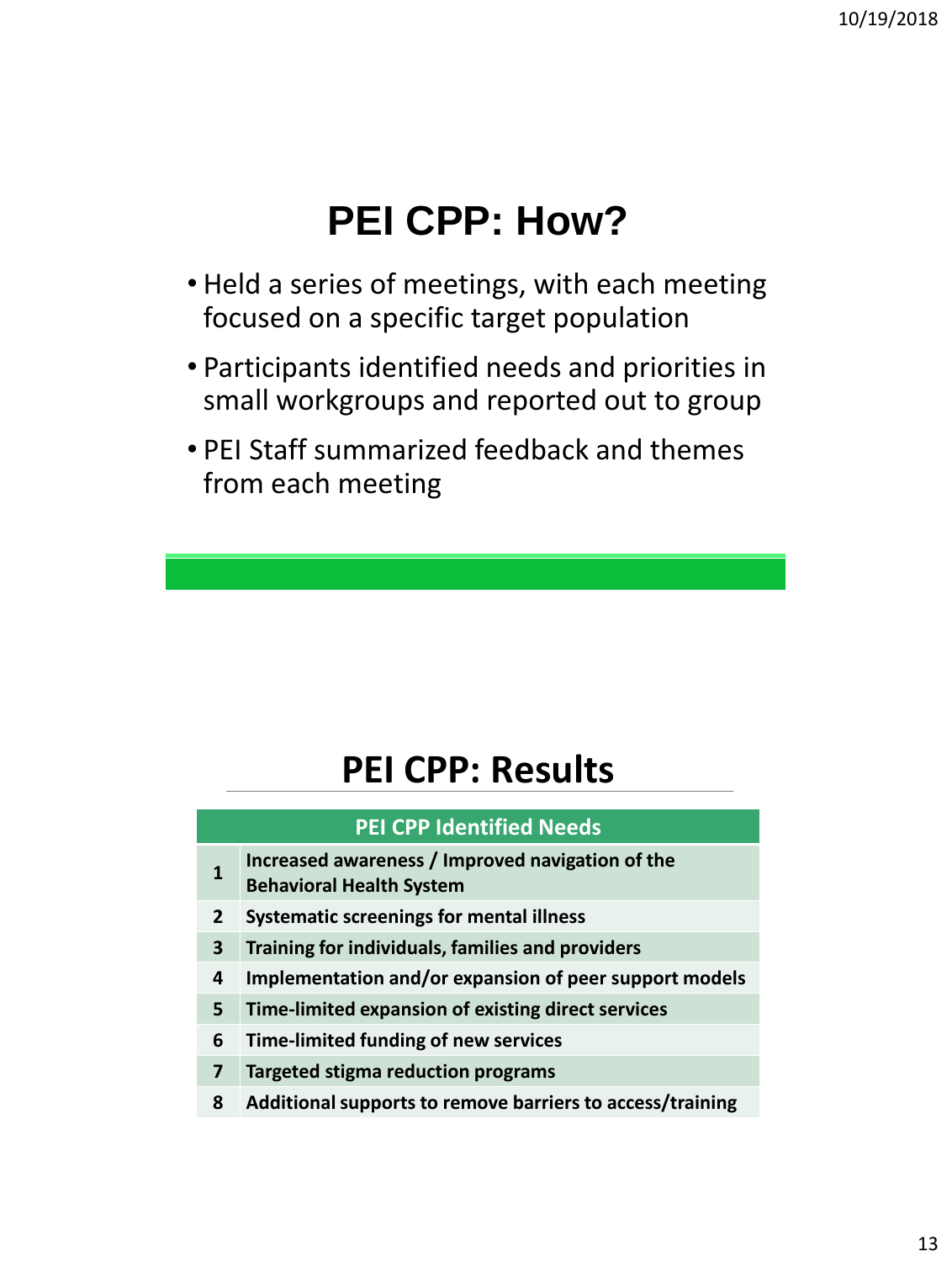#### **PEI CPP-Specific Themes**

#### **Identified Need #2 - Systematic screenings for mental illness:**

- Translate information and tools in a culturally aware manner
- Expand screenings for Older Adults to determine if symptoms are caused by depression or dementia

#### **Identified Need #5: Time-Limited Expansion of Existing Direct Services:**

- Expand screenings for Older Adults to determine if symptoms are caused by depression or dementia
- System-wide expansion to promote perinatal MH services, including for fathers (more screenings, case management, early intervention)
- Expansion of early intervention services for older adults, with a focus on immigrant communities; include increased geropsychiatry hours
- Services targeting TAY not attending Colleges or Universities

# **PEI CPP-Specific Themes con't**

#### **Identified Need #8 - Additional Supports to Remove Barriers to Increase Access / Training**

• Provide childcare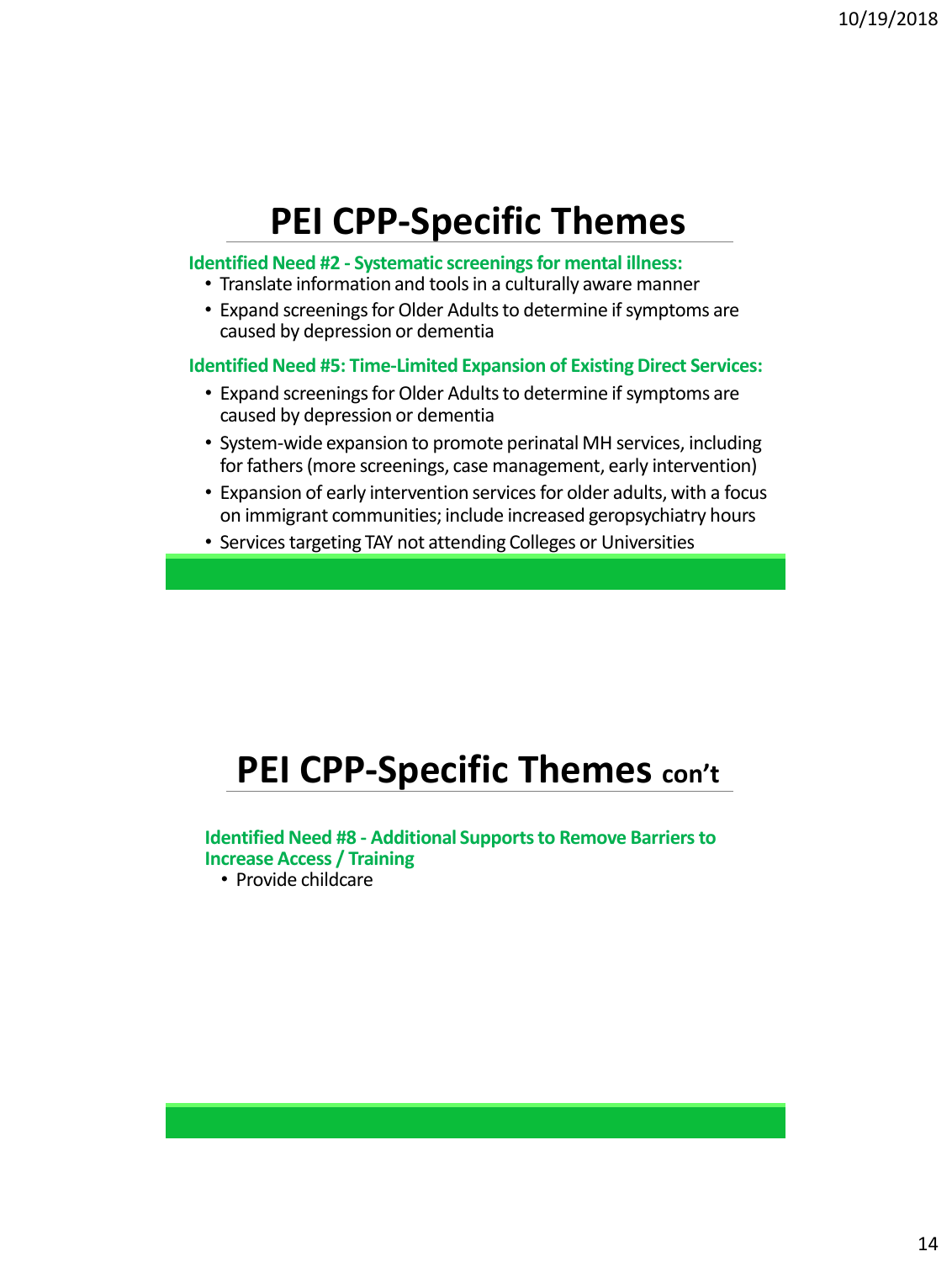10/19/2018

# **Integrated CEM / PEI Results**

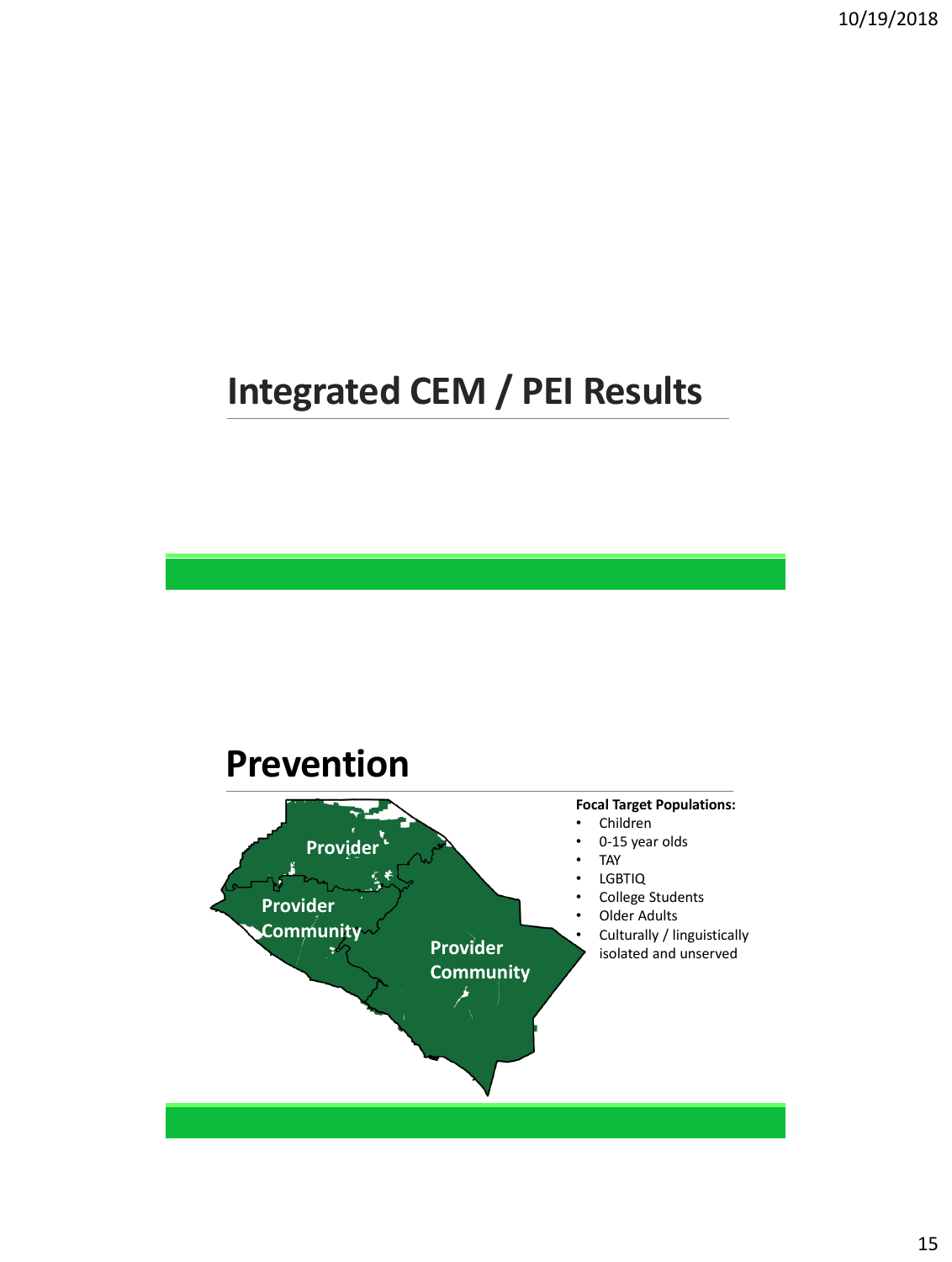### **Prevention Themes**



| <b>Prevention Themes</b>                                       |                                                                                                                                                                                                                                                                                                                                                                                                                                                                   |  |  |
|----------------------------------------------------------------|-------------------------------------------------------------------------------------------------------------------------------------------------------------------------------------------------------------------------------------------------------------------------------------------------------------------------------------------------------------------------------------------------------------------------------------------------------------------|--|--|
| <b>Improved</b><br>Navigation /<br><b>Access &amp; Linkage</b> | • PEI CPP<br>• Also in Provider and Community CEMs                                                                                                                                                                                                                                                                                                                                                                                                                |  |  |
| Examples                                                       | • Comprehensive resource inventory:<br>• to assess unmet need, including geomapped<br>resources<br>• of school-based mental health resources,<br>including all districts<br>• for older adults, their families and providers<br>• Care coordination to better link children to<br>appropriate specialty/mental health services<br>• Use of technology, smart phones and apps as being<br>piloted in INN Tech Suite, with emphasis on linking<br>youth to services |  |  |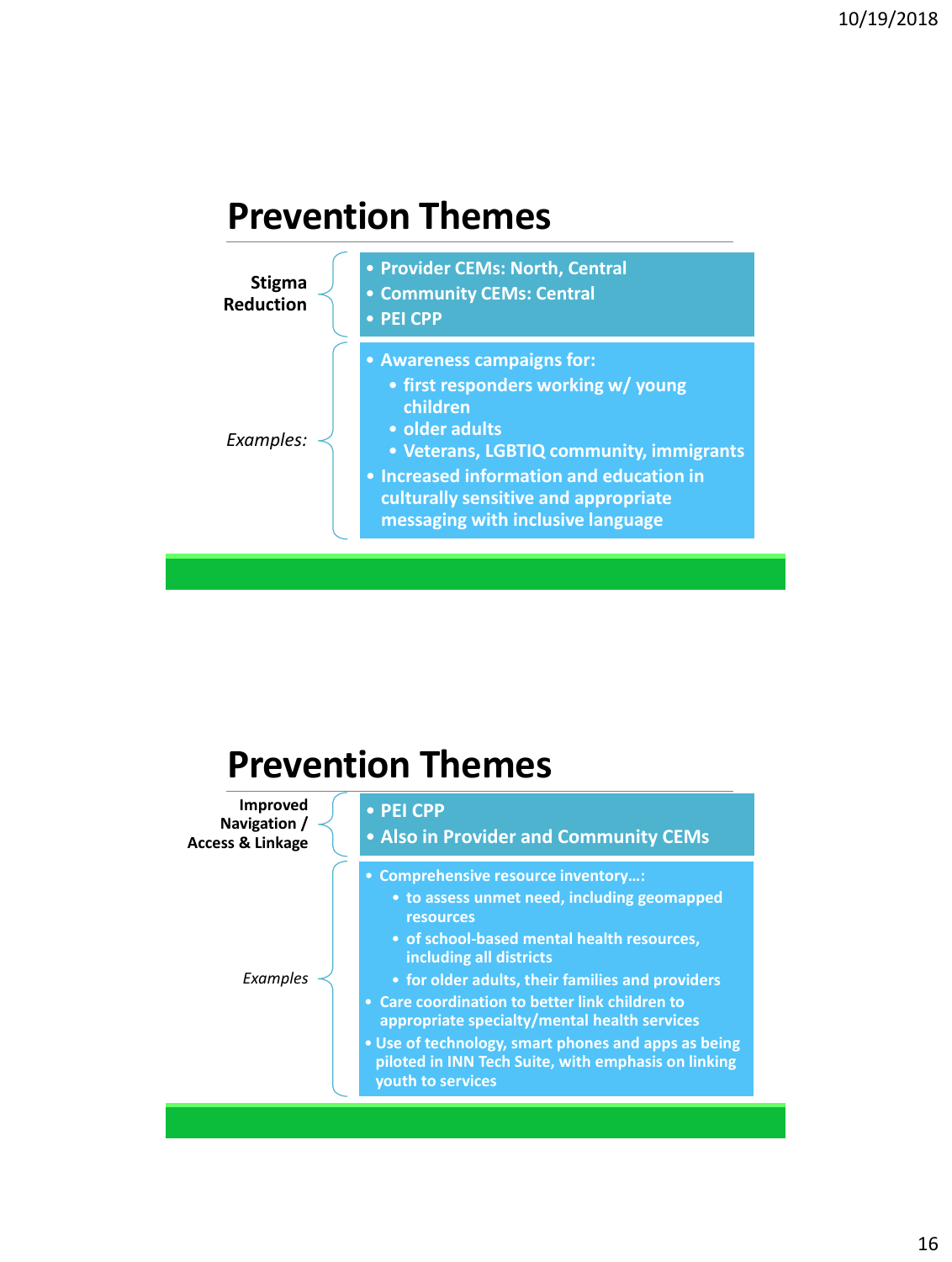## **Prevention Themes**



## **Prevention Themes**

| <b>Parent/Family</b><br><b>Support Peers</b> | • Provider CEMs: South<br>• PEI CPP                                                                                                                                                                                                                                                                                                                                                                                                                       |
|----------------------------------------------|-----------------------------------------------------------------------------------------------------------------------------------------------------------------------------------------------------------------------------------------------------------------------------------------------------------------------------------------------------------------------------------------------------------------------------------------------------------|
| Examples:                                    | • Peer support:<br>• in schools to further address bullying,<br>trauma and suicide prevention<br>• in colleges and universities, especially for<br>the LGBTIQ community and Veterans<br>• for LGBTIQ, specifically in foster care<br>• for Veterans not in the college system<br>• Peer navigators and support for seniors<br>• Parent partners who build trust and assist in<br>navigating services, especially for underserved<br>and homeless families |
|                                              |                                                                                                                                                                                                                                                                                                                                                                                                                                                           |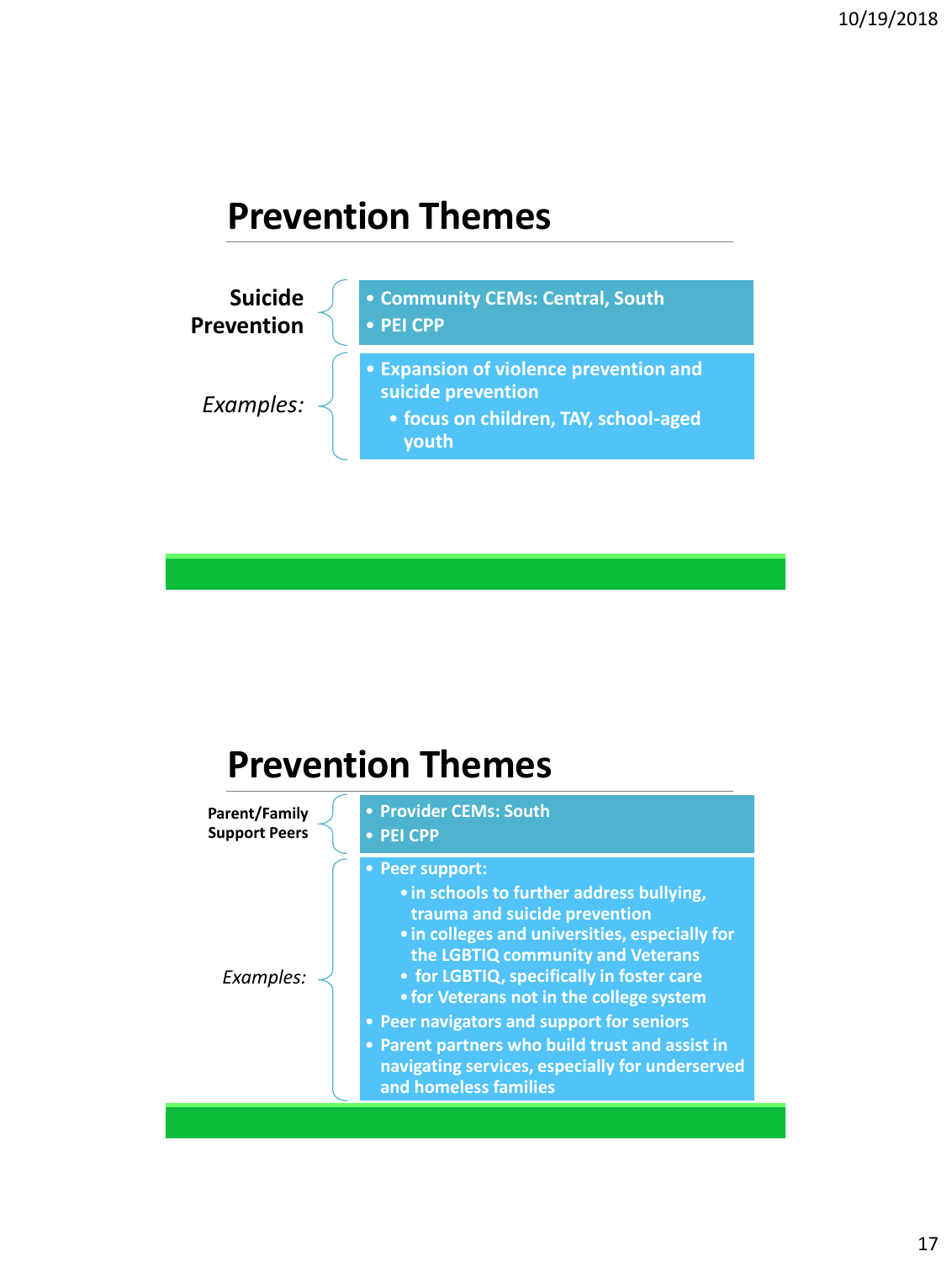





18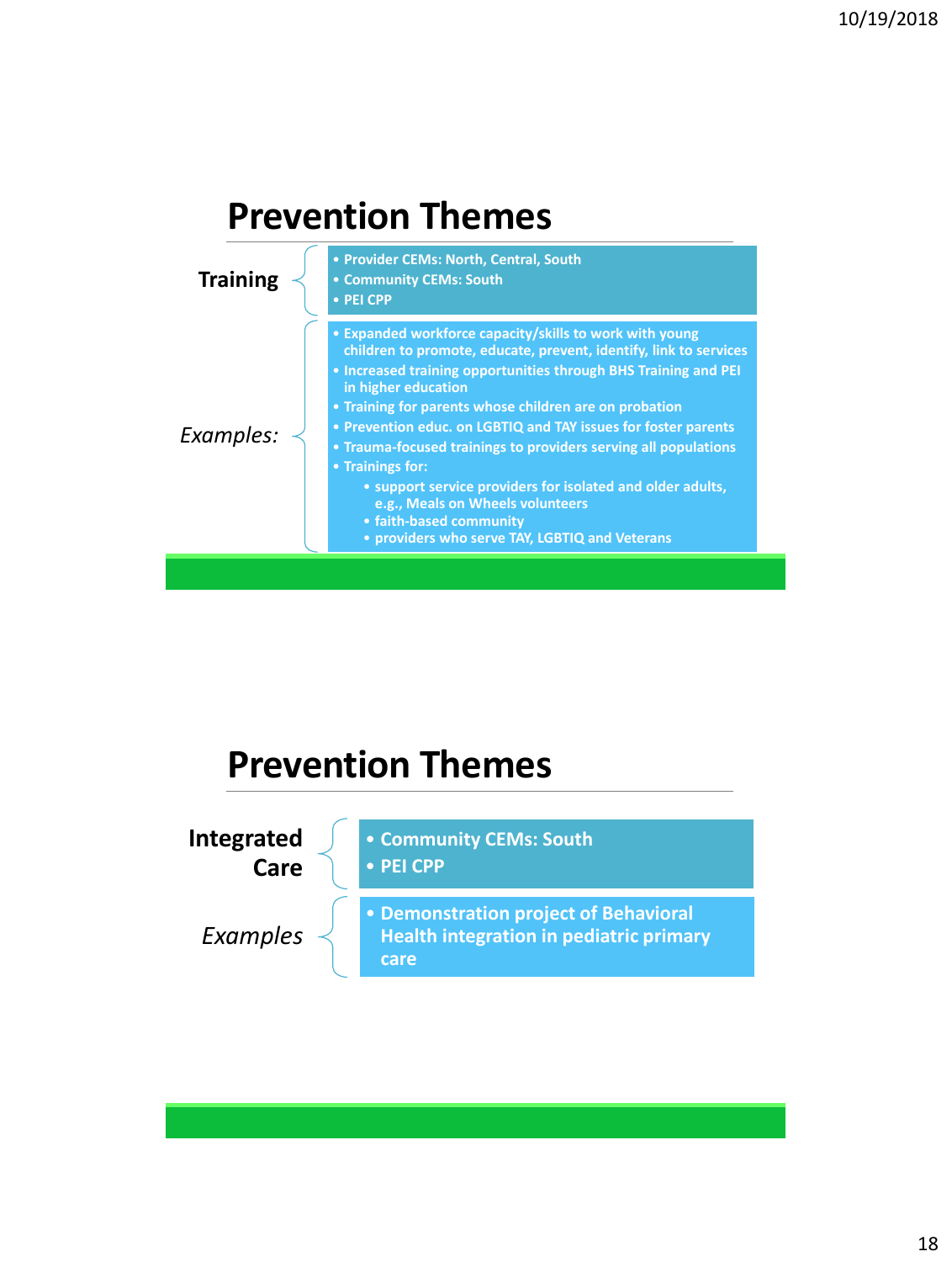

# **School-Based MH Themes**

| • Increase school counselors, social workers,<br>therapists to provide more early<br>intervention<br>• Increase bilingual therapists<br>Examples:<br>• Develop Wellness Centers in schools<br>• Provide specialized services for LGBTIQ<br><b>students</b><br>• Provide mobile services | <b>Mental</b><br><b>Health</b><br><b>Services</b> | • Provider CEMs: North, Central, South<br>• Community CEMs: Central<br>• PEI CPP |
|-----------------------------------------------------------------------------------------------------------------------------------------------------------------------------------------------------------------------------------------------------------------------------------------|---------------------------------------------------|----------------------------------------------------------------------------------|
|                                                                                                                                                                                                                                                                                         |                                                   |                                                                                  |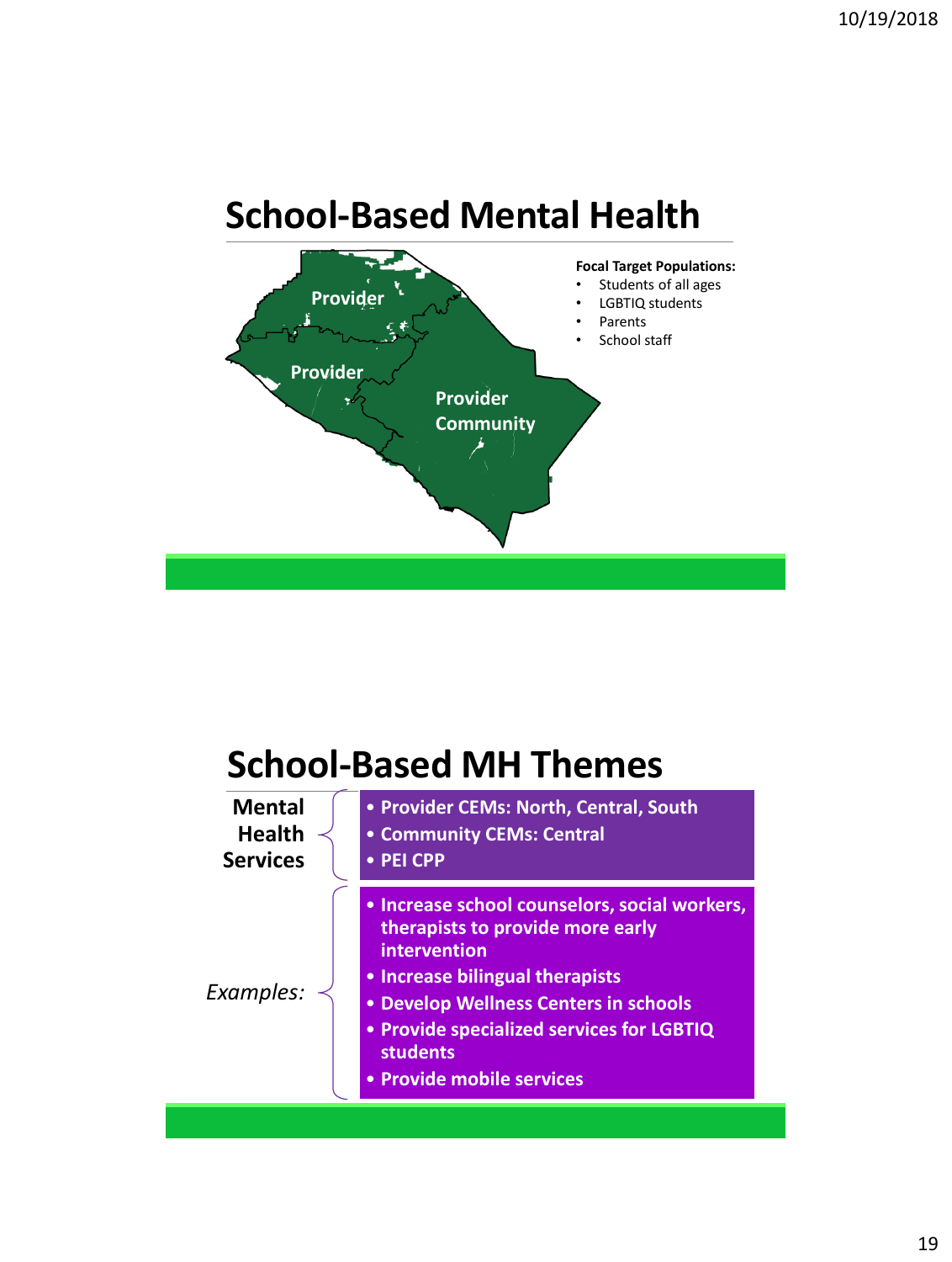## **School-Based MH Themes**



# **School-Based MH Themes**

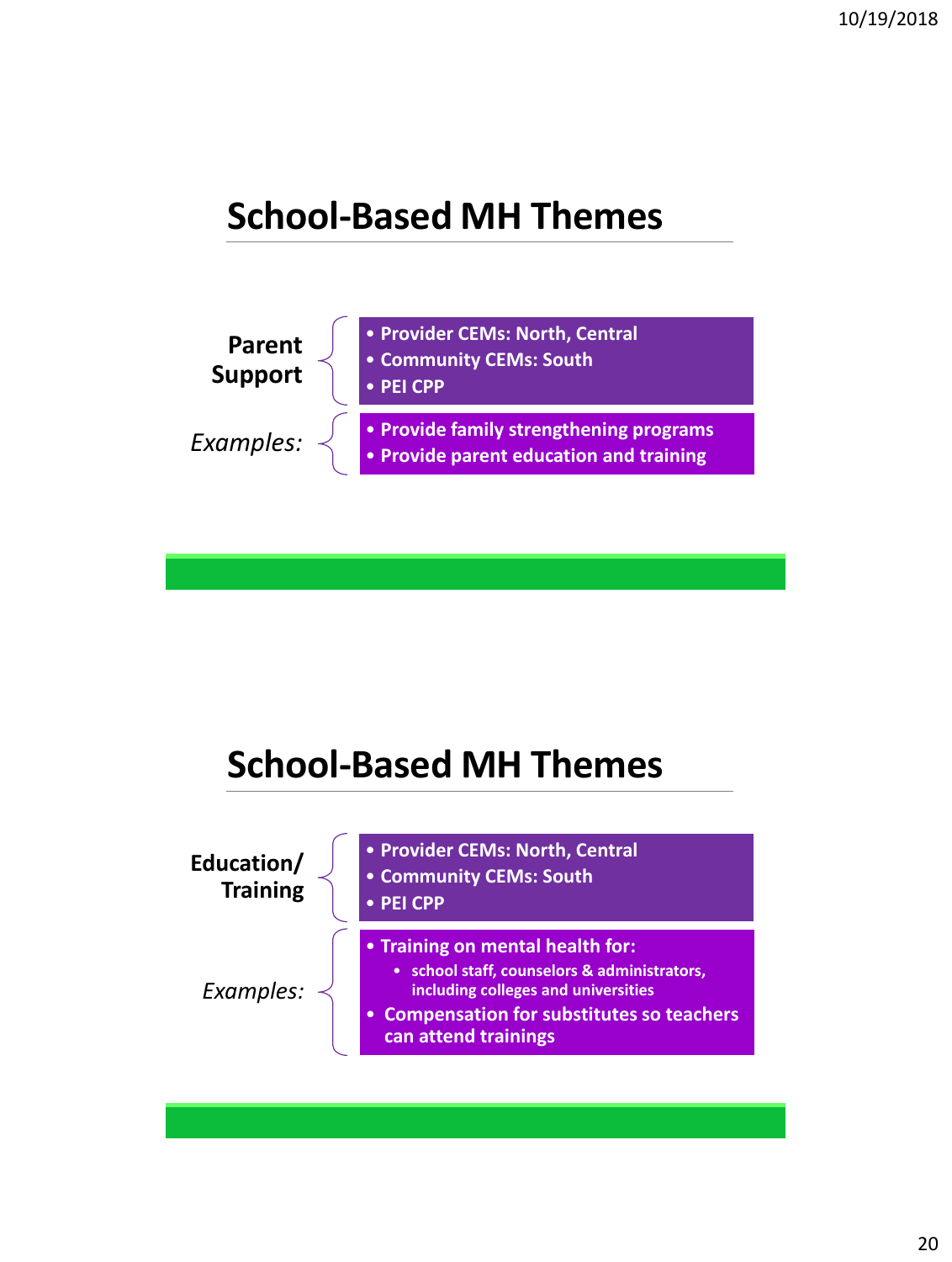### **School-Based MH Themes**



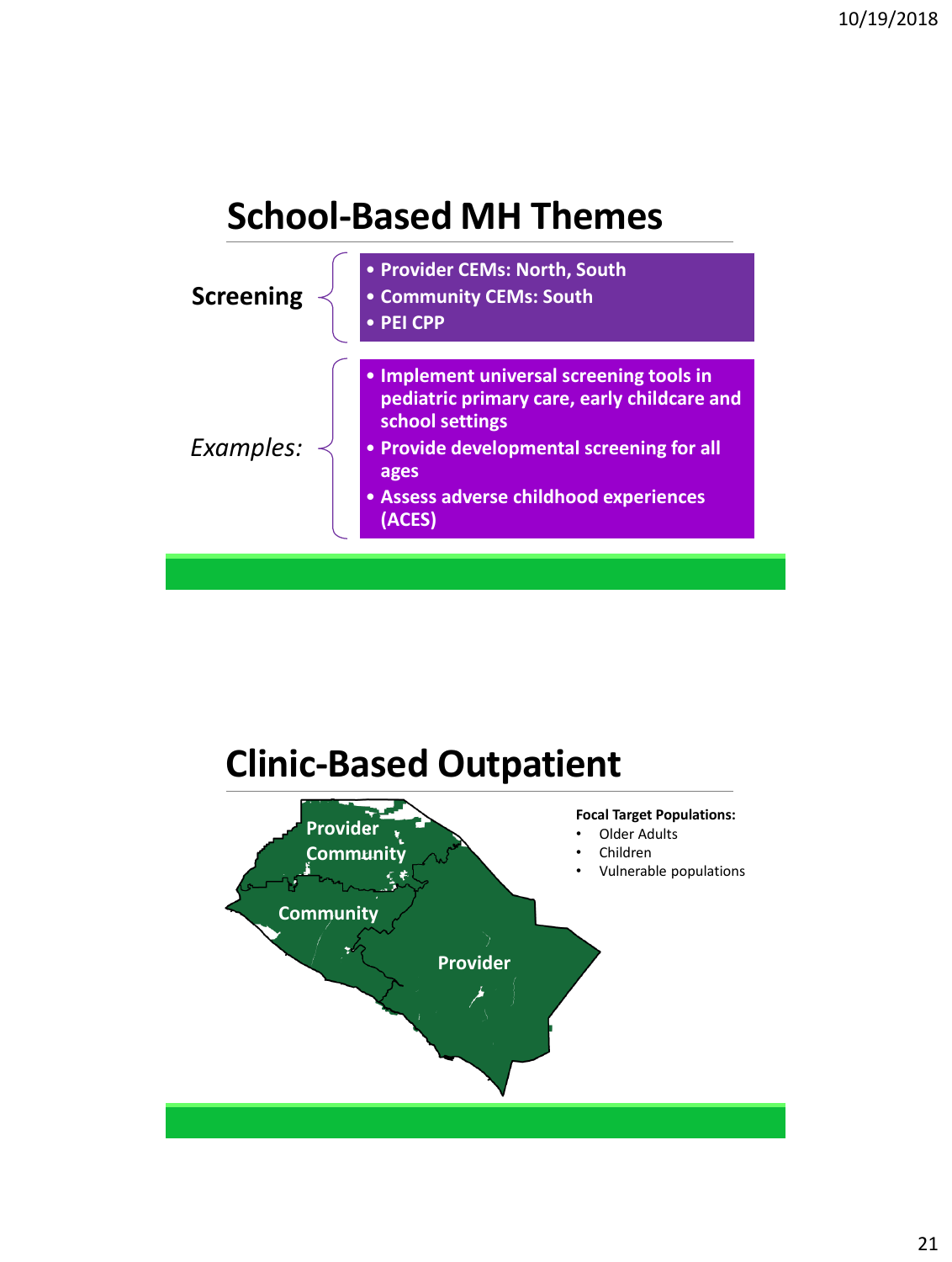# **Clinic-Based Outpatient Themes**



# **Clinic-Based Outpatient Themes**

| <b>Expanded services:</b><br>$\bullet$<br>• Children's services<br>• Co-occurring services, including for TAY<br>• Bilingual CCSS therapists<br>Daily groups on life skills, mindfulness, stress<br>$\bullet$<br>Examples:<br>• Stress reduction services<br><b>Care Coordination</b><br><b>Culturally/linguistically appropriate services</b><br>$\bullet$<br>addressing stigma, trauma, outreach, esp. for<br><b>Cambodian community</b> | <b>Expanded</b><br><b>Services</b> | • Provider CEMs: North, South<br>• Community CEMs: North, Central<br>• PEI CPP |
|--------------------------------------------------------------------------------------------------------------------------------------------------------------------------------------------------------------------------------------------------------------------------------------------------------------------------------------------------------------------------------------------------------------------------------------------|------------------------------------|--------------------------------------------------------------------------------|
|                                                                                                                                                                                                                                                                                                                                                                                                                                            |                                    |                                                                                |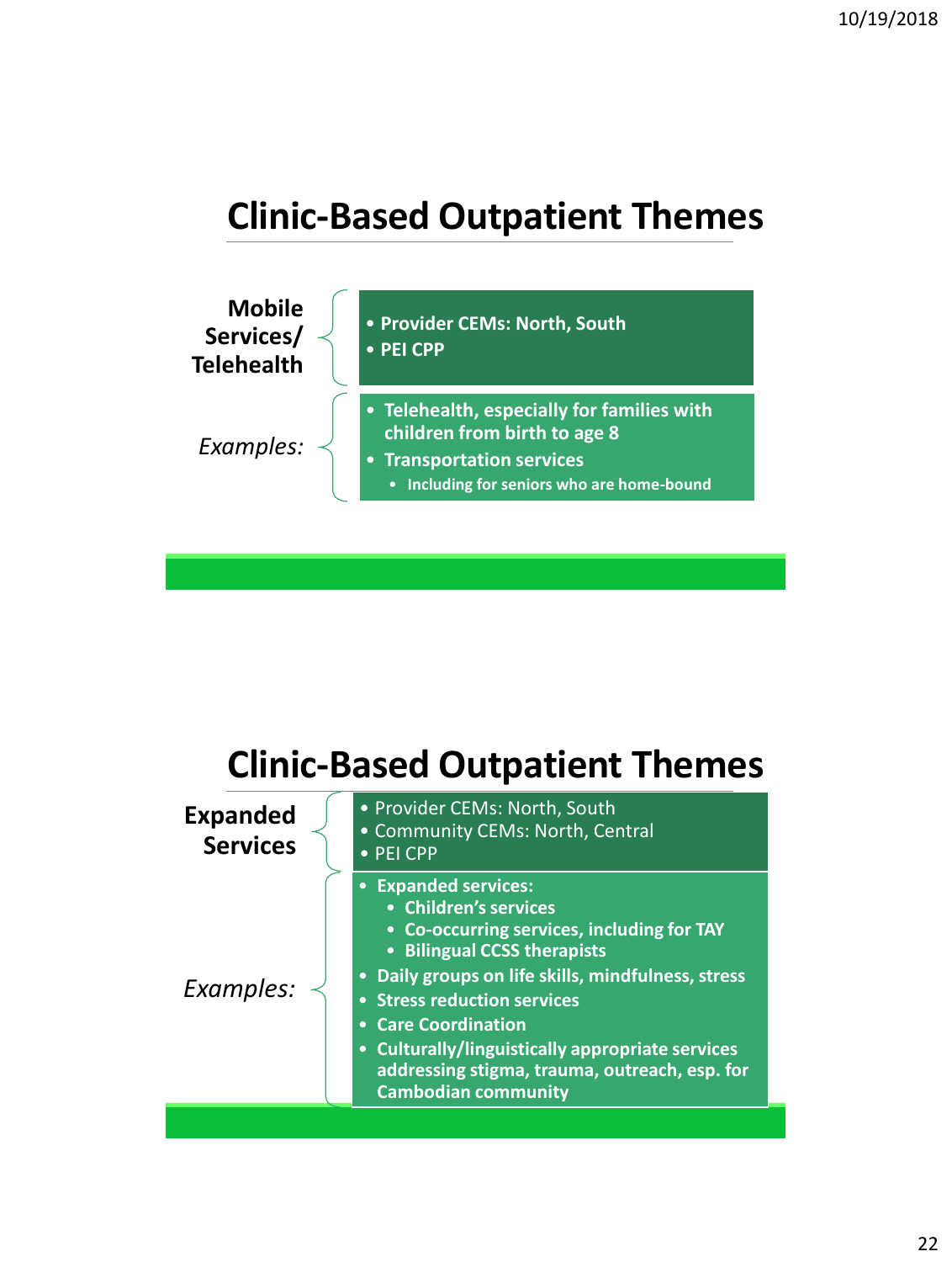# **Navigation/Access to Treatment**



# **Navigation/ Tx Access Themes**

| • Expand Outreach and Engagement<br><b>Services</b>                                                                                                                    |
|------------------------------------------------------------------------------------------------------------------------------------------------------------------------|
| • Target specific populations:<br>• Older adults                                                                                                                       |
| • Cultural and linguistic services:<br>• Bilingual staffing: Spanish,<br><b>Vietnamese, Cambodian speaking</b><br>• Media Campaigns, linkage fairs, drop in<br>centers |
|                                                                                                                                                                        |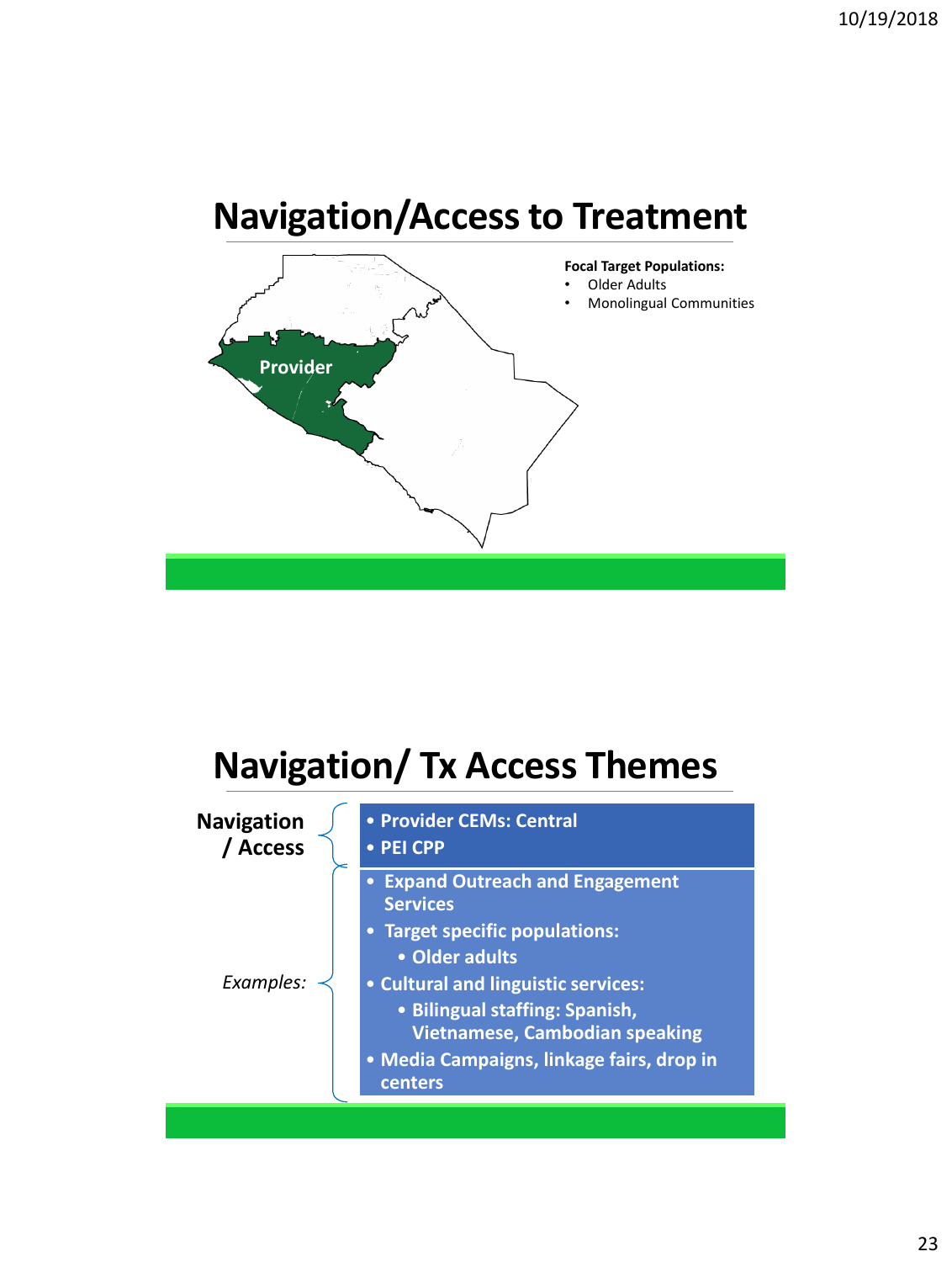# **Employment / Education / Vocational Support**



# **Employ. / Educ. / Vocational Support Themes**

**Employ. / Educ. Support** • **Provider CEMs: Central** • **PEI CPP** *Examples:* • **Expand employment services:** • **training, resources, job developers** • **Employ paraprofessionals/staff with lived experiences** • **Provide employment, training activities for individuals with mental illness to promote employment and meaningful activities**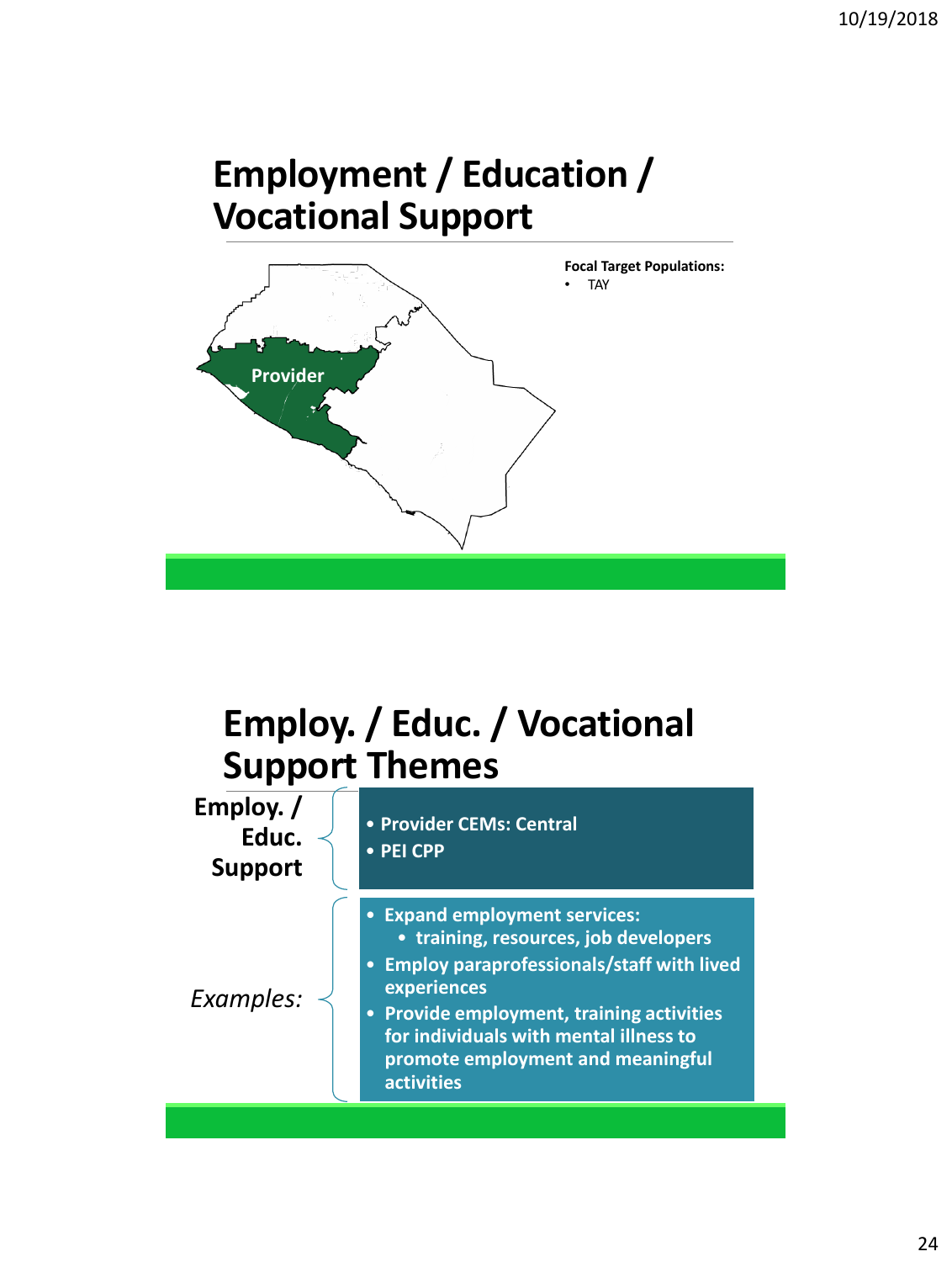# **Peer / Family Support**



# **Peer / Family Support Themes**

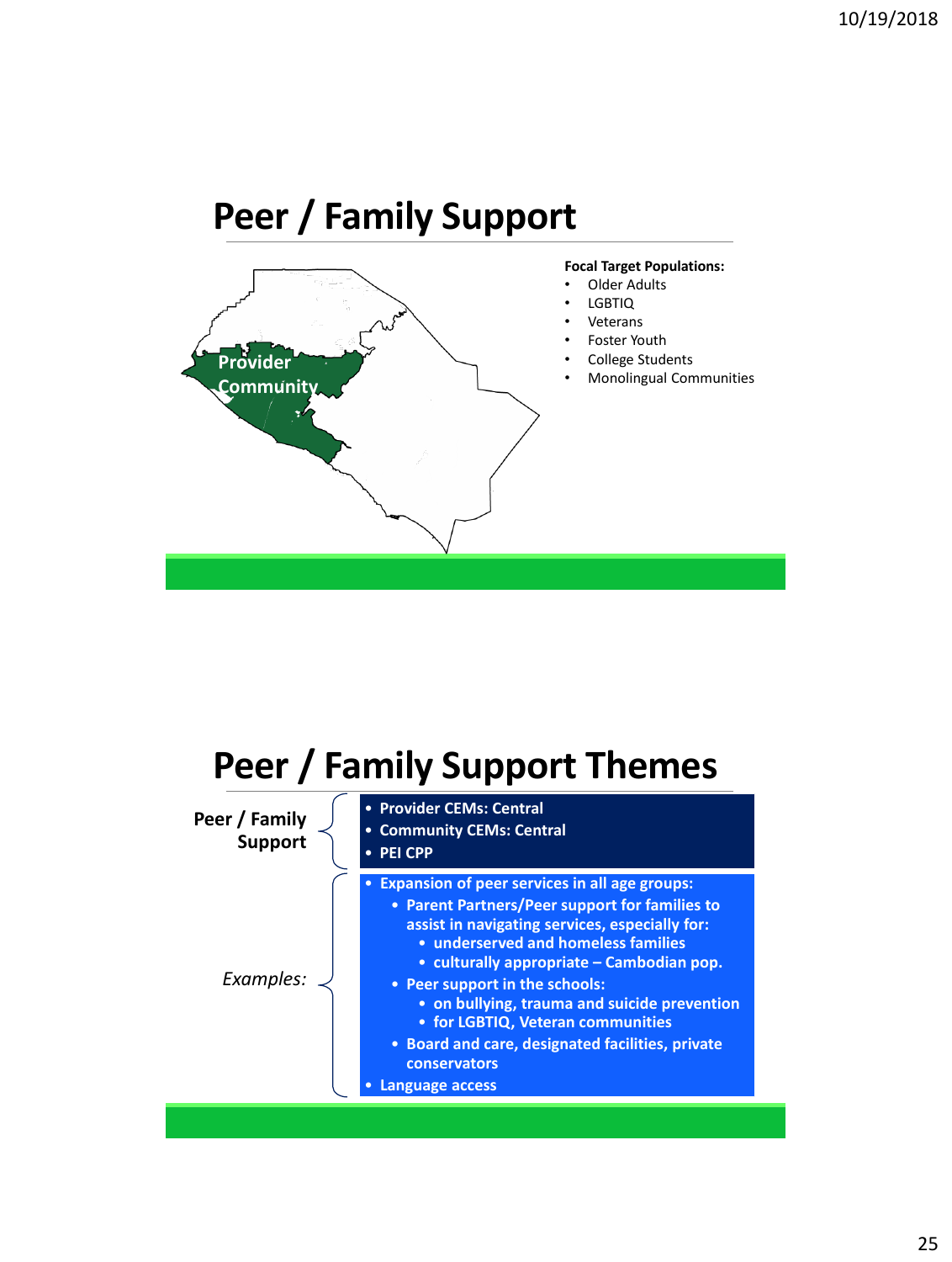## **PEI CPP System-wide Themes**

# **Partnering, Integration and Collaboration**

- Build relationships at the leadership levels between HCA, school superintendents, FRC's, colleges/universities to help eliminate systemic barriers such as time taken for MOU's, permission and access into schools
- Organized and systematic networking opportunities to share available resources, such as sharing success stories via a newsletter
- More partnering with community based organizations to provide behavioral health services at trusted community sites
- Private/Public partnerships/Integration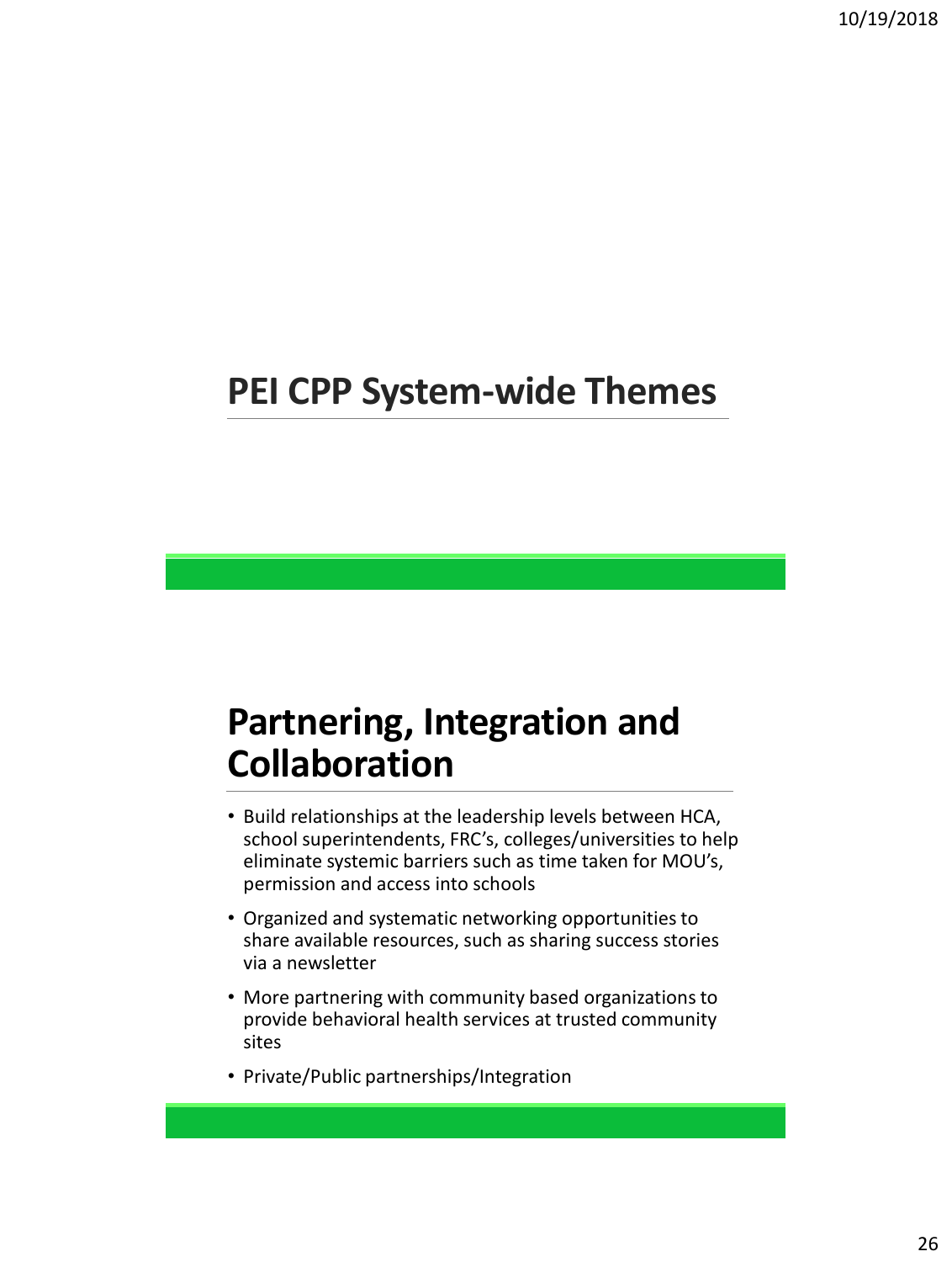### **PEI CPP Summaries Available at:**

# http://www.ochealthinfo.com/ bhs/about/pi/mhsa

### **Funds Available for PEI Planning**

| *** Projected funds available for PEI Programs;                          | \$0<br><b>S22.5M</b>                                                            | <b>S22.5M</b> |
|--------------------------------------------------------------------------|---------------------------------------------------------------------------------|---------------|
| ** Carry over funds for PEI programs in future years (FY's 20/21-22/23): | (S4.5M)                                                                         | (S4.5M)       |
| ** Additional carry over funds for PEI programs in FY 19/20;             | (S2.9M)                                                                         | (S2.9M)       |
| ** Carry over funds for PEI programs in FY 18/19:                        | (SO,2M)                                                                         | (S0, 2M)      |
| Current on-going PEI FY 19/20 budget:                                    | $(S30.6M)$ $(S4M)$                                                              | (S34.6M)      |
| CEO Projected Available PEI Funds for FY 2019-20;                        | \$30.6M \$34.1M                                                                 | \$64.7M       |
|                                                                          | Proj. FY<br>19/20 PEI<br><b>Allocation * PEI Carry</b><br>(inc. int) Over Funds | <b>Total</b>  |

*\* Carry Over funds are finite. Once spent, these funds will not be replenished.*

*\*\* PEI programs using Carry Over PEI funds:*

- *2. OC Links–Carry over funding expires FY 22/23 5. School Readiness–Carry over funding expires FY 22/23*
- *3. School Based BH–Carry over funding expires FY 20/21*

*1. OC4VETs–Carry over funding expires FY 19/20 4. Violence Prevention–Carry over funding expires FY 22/23*

*\*\*\* As of 9/17/18. Amount available is subject to change pending further directed priorities.*